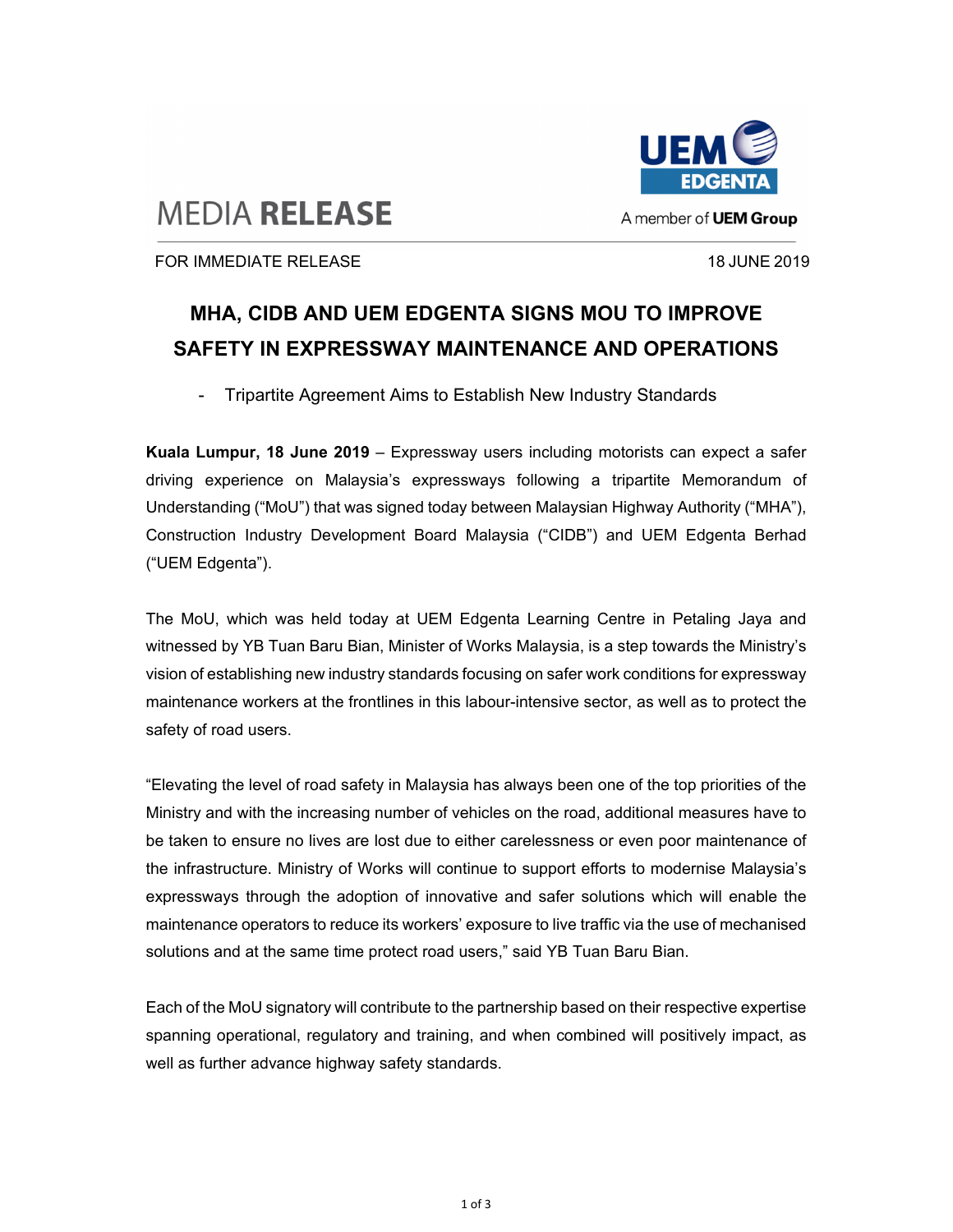The MoU will among others focus on the study and research on human capital competency gap in highway maintenance; to set standards and benchmarks on safety best practices for expressway maintenance that can be adopted by other players or companies involved in roads and highways maintenance works; and enhance road safety to protect both public and expressway maintenance workers.

The outcome will see the production of appropriate manual(s) relating to the objective of this MoU; not limited to best practices and necessary curriculum to address the competency gap in expressway maintenance. Moving forward, the public can expect the relevant workforce to be certified by the three parties and additionally the best practices will be shared with other expressway maintenance operators in the country.

## **Launch of New Mechanisation Vehicles for Expressway Maintenance**

In line with the objectives of the MoU and as part of its commitment to a safer working environment for its expressway maintenance workers and the public at large, UEM Edgenta through its expressway and roads maintenance division, Edgenta Infrastructure Services, has launched a fleet of new mechanised expressway maintenance vehicles. A demonstration on the capabilities of these vehicles was organised for the Minister of Works this afternoon.

Among the vehicles launched was the mechanised grass cutter, mechanical road sweeper, Impact Protection Vehicle (IPV) and remote slope grass mower. The mechanised grass cutter is the first of its kind in Southeast Asia that is then paired with the IPV to provide added safety for expressway users and increase operational productivity by more than 15 times as compared to manual grass cutting. The mechanical road sweeper on the other hand is the first in Malaysia to be used for road sweeping. Coupled with this is the remote slope grass mower, in which the implementation of these new expressway maintenance vehicles is anticipated to result in reduced labour demands and most importantly provide added safety for its workers by minimising their exposure to live traffic when performing routine, maintenance works.

Dato' Azmir Merican, Managing Director / Chief Executive Officer of UEM Edgenta said, "It is no longer the case for companies like Edgenta Infrastructure Services to maintain expressways the traditional way. As one of the main players in this sector, we continue to be driven by the advent of technology and introduce new mechanised and automated features in our operations for the convenience and safety of expressway users and our employees."